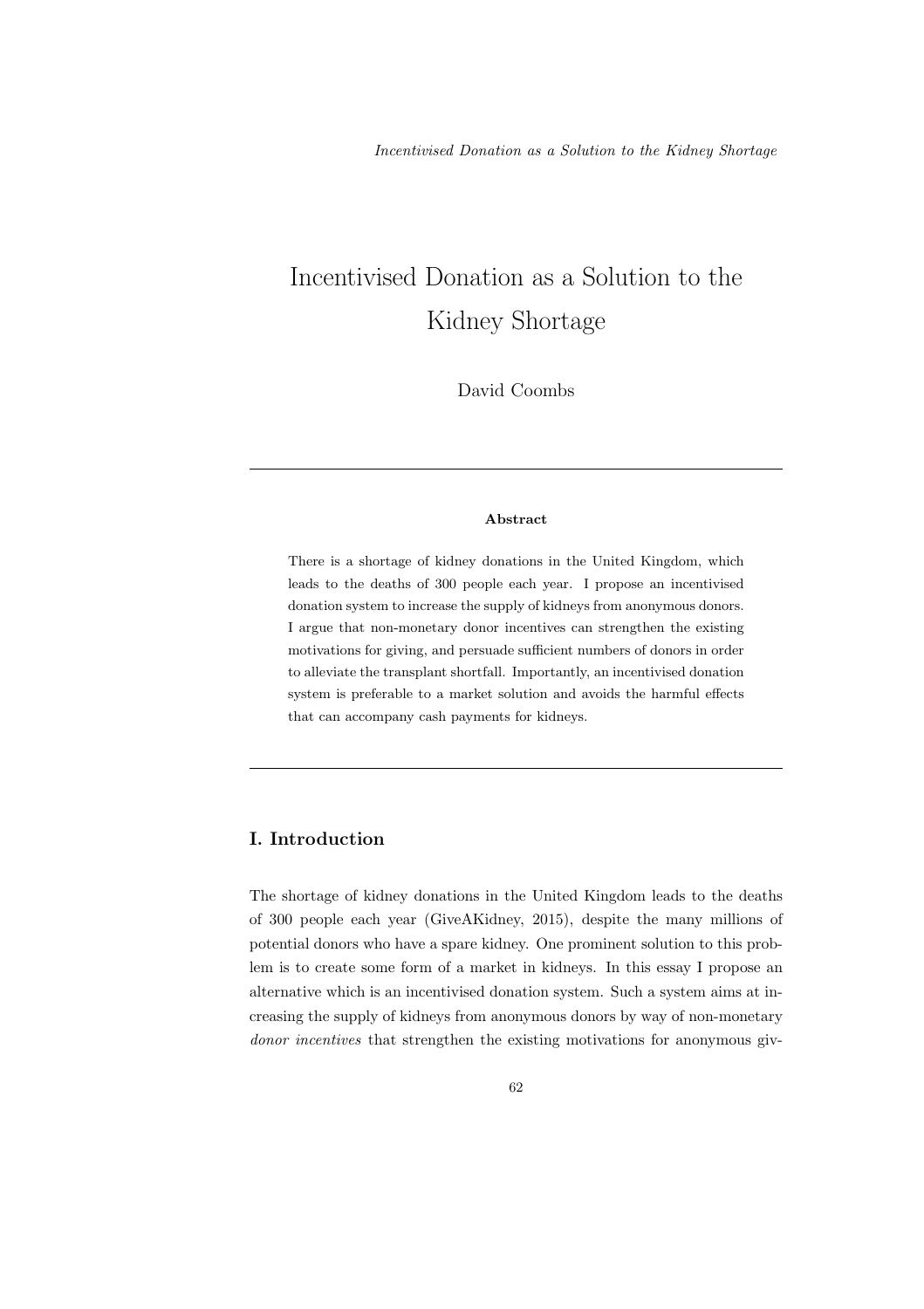ing. Importantly, an incentivised donation system ought to alleviate the kidney shortage without the egregious effects that a market may have.

I begin this essay by considering the motives for anonymous donations and explain why these are weak in the case of kidney donation. I then go on to describe how non-monetary donor incentives would work and how they could alleviate the kidney supply shortfall. Next, I consider why an incentivised donation system is preferable to a market solution. Finally, I defend my proposal against potential objections.

## II. Motives for Anonymous Donating

A donation seemingly makes the donor worse off and the recipient better off. This is something of a puzzle since many theories of behaviour posit that people always act in their own self-interest. In this section I explore two categories of reasons for the general act of donating moral duty and personal psychological motivation and explain why each of these are weak when it comes to kidney donation specifically.

## Donating out of a sense of moral duty

Whether there is in fact a moral duty to donate is a subject of much debate. However, for these purposes I will assume that a moral duty to donate exists when a donors particular donation prevents a very serious harm to the recipient at a very low cost to the donor.<sup>1</sup> For example, if I happen to have many bottles of water with me in my car and I drive past someone who I know has been without water for two days and is close to dying from thirst, then I would have a moral duty to give this person one of my water bottles. I would not, however, have a moral duty to give this bottle if it was my last one or if this person was not in great need.

The question is then whether such a moral duty to donate extends to the case of a kidney donation. Certainly a kidney donor prevents the very serious harm of death to the transplantee. And since the health risks from living with one

 $\frac{1}{1}$  Singer (2010, p.15) has a similar formulation.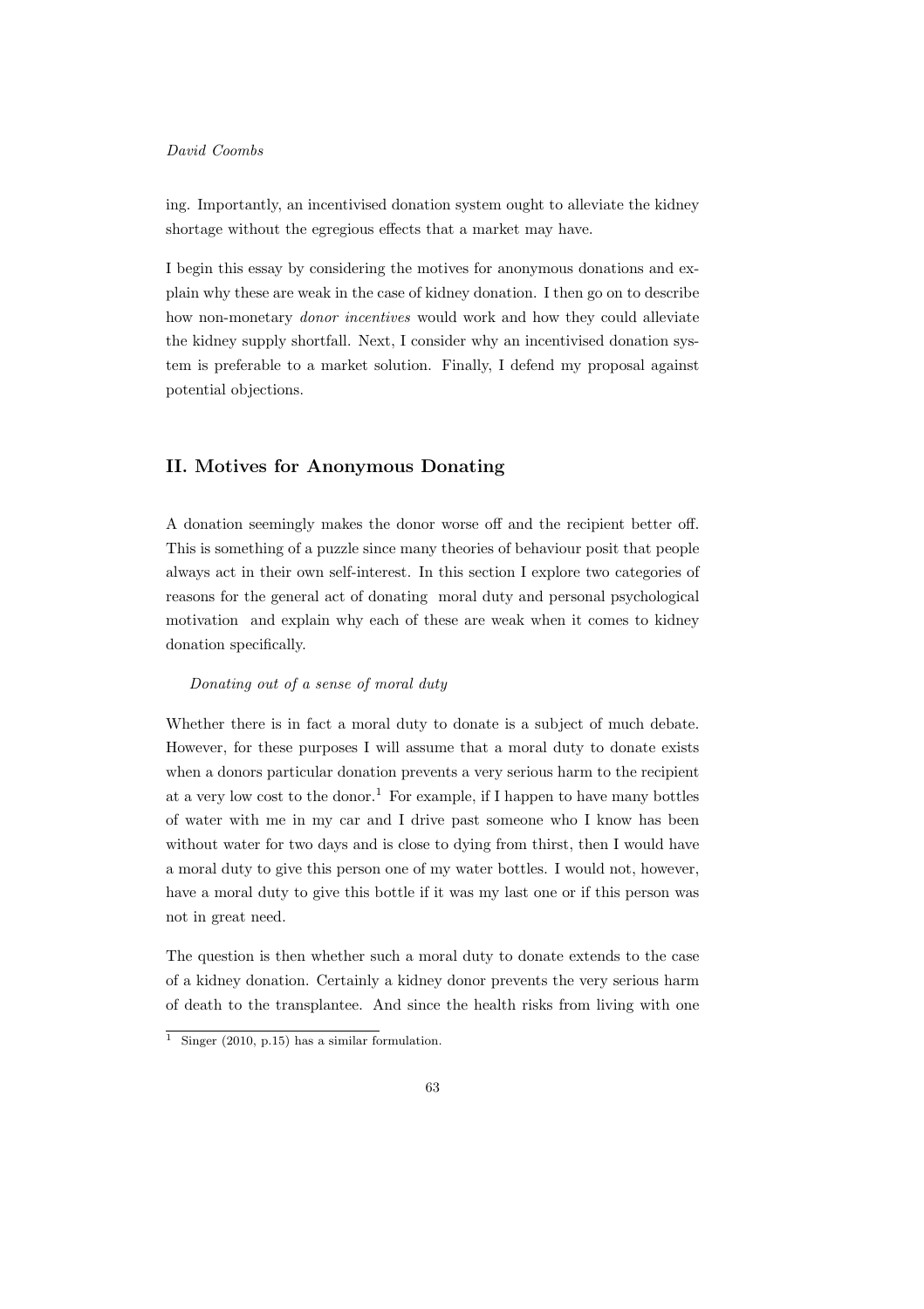kidney (rather than two) are statistically low, it might be argued that the costs to the donor are low (see Kelly and Morrison, 2014). However, there are three important factors that increase the cost to the donor considerably. Firstly, people tend to place a high value on having both of their own kidneys. Secondly, people tend to find the prospect of a transplant operation and of living with one kidney psychologically distressing. Thirdly, people are often highly risk averse when it comes to the outcomes of an operation or the risk of living with only one kidney in later life. As a result, the donation of a kidney is a sacrifice and comes at a significant cost to the donor. Consequently, I consider that there is no moral duty to donate a kidney whilst living.

When deceased, however, the cost of donating falls (possibly to zero). It would seem, then, that after ones death there is a moral duty to give ones kidney. Unfortunately, this is like giving rags to a charity shop since most people die when they are old and with their kidney effectively used up. Even countries with high deceased donor rates, such as Spain and Austria, still have transplant shortages (The Economist, 2008).

#### Donating because of personal psychological motivations

In the absence of moral duty, people still make donations to strangers. One can propose three possible personal psychological motives. One motive would be empathy, meaning that the donor cares directly about the recipient. Even if the recipient is unknown to them, the donor might care generally about other people. Another motive would be *pure altruism*, meaning that the giver genuinely wants to do some good and considers that the best way to do good is by making donations. A final reason would be *psychological eqoism*, meaning that the donor gives in order to increase his own wellbeing, either from the praise he receives from other people or for the internal satisfaction of having done something good. Importantly, for the psychological egoist, his wellbeing comes from his image (or self-image) as an altruist. It is therefore necessary that there is a cost to him in material terms he loses something of material value so that he appears (or believes himself) to have made a sacrifice, even though in actual fact making this material sacrifice leaves him better off.

It is plausible that if donors are motivated for personal psychological reasons, there is a mixture of these three motives at play (with different weights for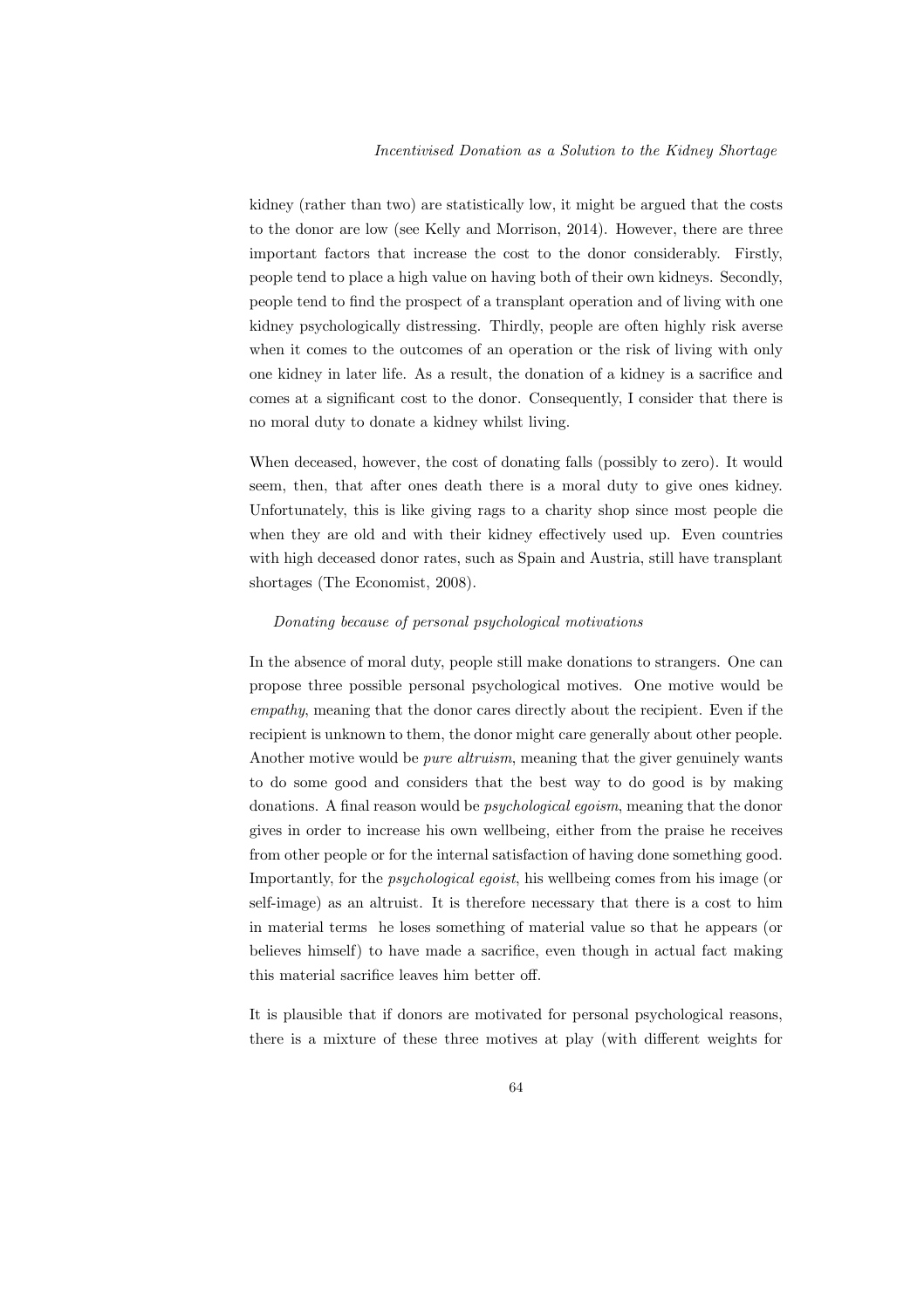different individuals). A person is therefore likely to make a gift to a stranger if the cost to them personally is outweighed by the combination of how much they value benefitting the recipient (empathy), doing good (pure altruism), or receiving praise and an internal satisfaction (psychological egoism).

This weighing up of the costs of giving compared with the various psychological benefits makes it apparent why anonymous kidney donation is currently unappealing. As discussed earlier, the cost of donating a kidney is high because of the value of having both kidneys, the burden of the operation and the high degree of risk aversion towards the dangers of living with one kidney. What is additionally important here is that the various psychological benefits are also low. The *anonymity* means that the empathy motive is probably weak, since people tend to care more about people they know well and less about unspecific, general people. The lack of recognition from donating a kidney is a problem for the psychological egoist. He might tell his friends about it or post on a website, but his gift is not praised in any meaningful way. Lastly, bystander effects further dissuade empathisers and pure altruists: there are many healthy potential donors for every kidney sufferer, reducing the need for an individual to give their particular kidney. A potential donor might reason that their kidney is not needed because someone else will give in their place.

Given these factors, it is no surprise that anonymous kidney donations are low. In 2014 there were only 118 anonymous donors in the United Kingdom (GiveAKidney, 2015). This is from a pool of likely millions of potential living donors who have both of their kidneys.<sup>2</sup>

<sup>2</sup> Very rough calculations based on the number of non-elderly adults in the United Kingdom with no health complications easily reaches into the millions. There will, of course, be fewer people if the kidney required is of a rare blood and tissue type in order to ensure a viable match between donor and recipient. However, the ratio of the number of potential donors per recipient is likely to be similar across different blood and tissue types (in all but extremely rare cases), such that my general argument that there is a substantial potential donor pool still holds.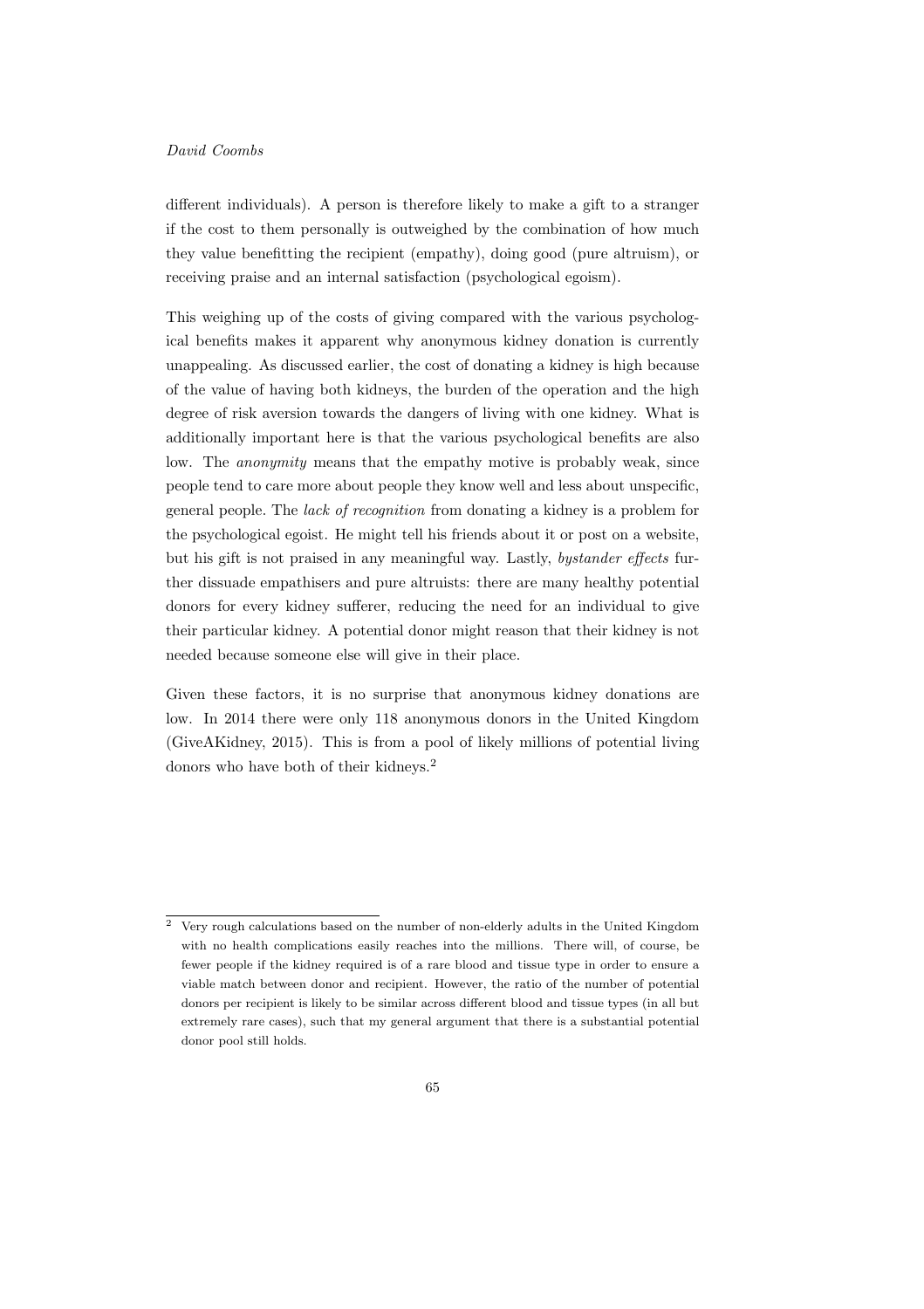## III. An Incentivised Donor System

In light of this fact, I propose that donor incentives could increase supply. Such incentives have two distinguishing features:

They are *non-monetary* and *non-exchangeable* for money. This means that donors do not benefit in an explicitly material way, which is important for maintaining the appearance of sacrifice that is needed for the psychological egoist.

They are non-vital to having an adequate standard of living. Importantly, this (together with the first condition) means that donors are not motivated unethically by vulnerability or desperation.

Donor incentives could take the form of public honours, priority healthcare, in-kind vouchers or donation multipliers. Such incentives are commonplace in society: public honours range from a sticker for a charity-box donation, to plaques, OBEs, and other award ceremonies; and in-kind vouchers are provided through the Recognition Card to war veterans. I am not aware of donation multipliers being used but they would take the form of the State giving the money saved from a transplant (in avoiding future dialysis costs) to a donors charity or social cause of choice. This is a substantial sum, estimated at c.241,000 per transplant, providing a significant motivation (Kidney, 2015).

Donor incentives encourage the psychological motivations for giving. Donation multipliers strengthen peoples empathetic and altruistic motives by helping more people and doing more good. Honours provide the psychological egoist with the recognition he desires. Vouchers act in a similar way, by providing a reward or other form of recognition to the egoist, whilst at the same time providing other valuable benefits. Clearly, the vouchers need to be carefully constructed to meet the two stated conditions. Whilst they will provide a benefit, this should not be so large or material that it removes the appearance of sacrifice. They should also be non-exchangeable and unrelated to the basic costs of living. Examples might include enhanced insurance, supplementary education, or special discounts as per the veterans Recognition Card. Priority healthcare lowers the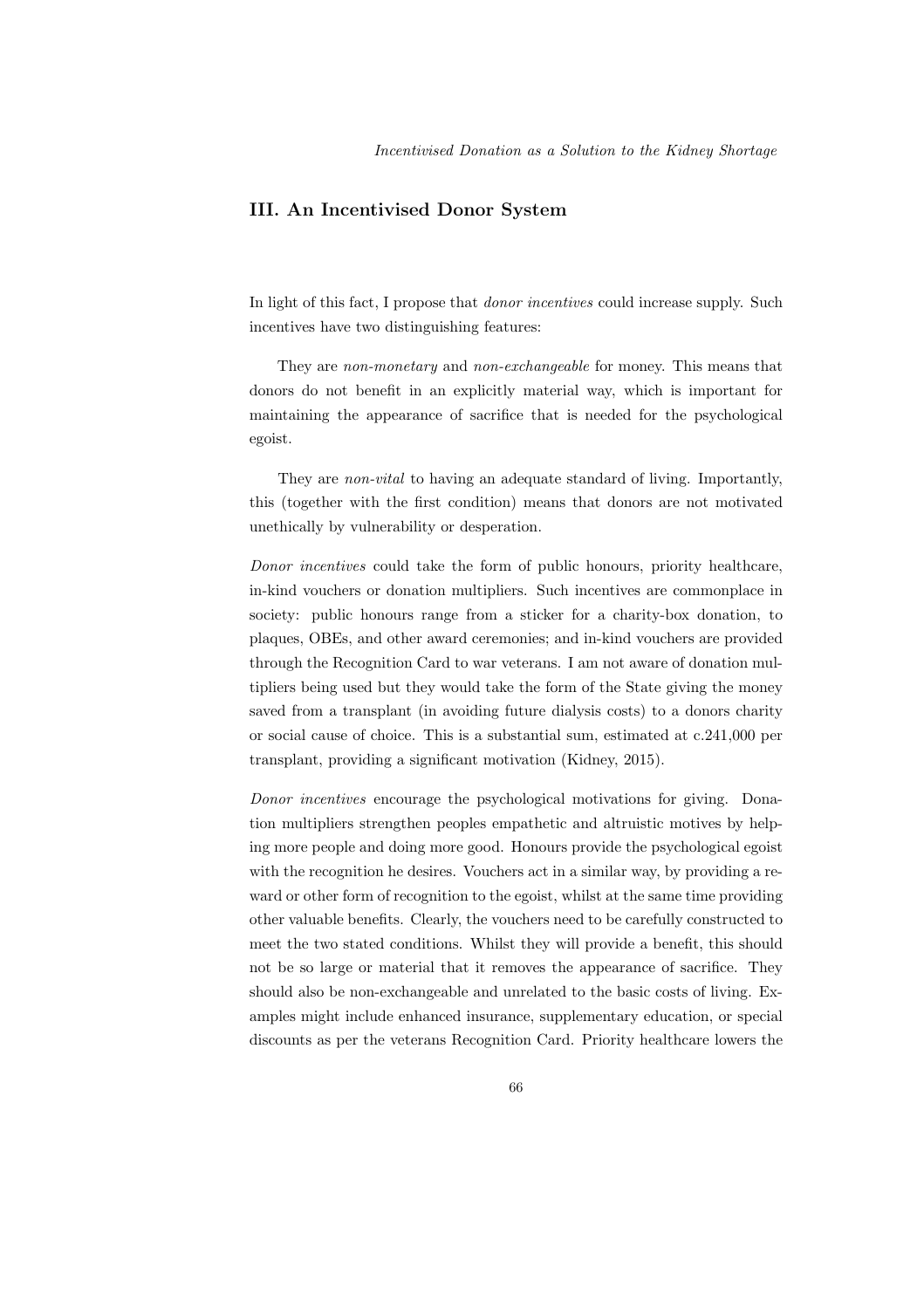donors costs by reducing future health risks.<sup>3</sup> Lastly, the bystander effect is mitigated (although not removed) since the recognition of a donors contribution gives them a particular reason to help, instead of relying on others to do so in their place.

Collectively, incentives tilt the balance so that the benefits are higher and the costs lower, which ought to provide an extra push towards donating. For people who have already considered giving a kidney, incentives provide further reason to do so and should motivate some non-donors to become donors. How responsive the supply of kidneys will be to *donor incentives* is an empirical question, but there is good reason to be optimistic about this. There are numerous examples of such incentives motivating altruistic acts the ceremonies and honours awarded to veterans is one example. There is also related evidence from studies on blood donation that supply increases with non-monetary rewards (Costa-i-Font, Jofre-Bonet and Yen, 2012).

As an aside, although donor incentives increase the benefits and reduce the costs of donating, there is still no moral duty to donate. This is because the sacrifice of giving a kidney remains significant in and of itself and this is the important factor in assessing the moral duty. Although *donor incentives* mean that some people will consider that the overall cost of donating is reduced, it cannot be assumed that the cost has been reduced sufficiently for everyone. Many people will continue to consider giving a kidney is a significant sacrifice, no matter what the compensatory incentives. Since a moral duty needs to apply to everyone universally, it seems that the donor incentives do not result in there being a moral duty to donate.

## IV. Evaluation Against the Market

An incentivised donor system ought to increase supply without any harmful effects. At the very least, donor incentives are an improvement on the current unincentivised donor system. However, an improvement is a poor achievement if there exists a better alternative arrangement. The main alternative is a regu-

 $\frac{3}{3}$  Priority would need to be balanced against other healthcare triage principles, such as urgency of need.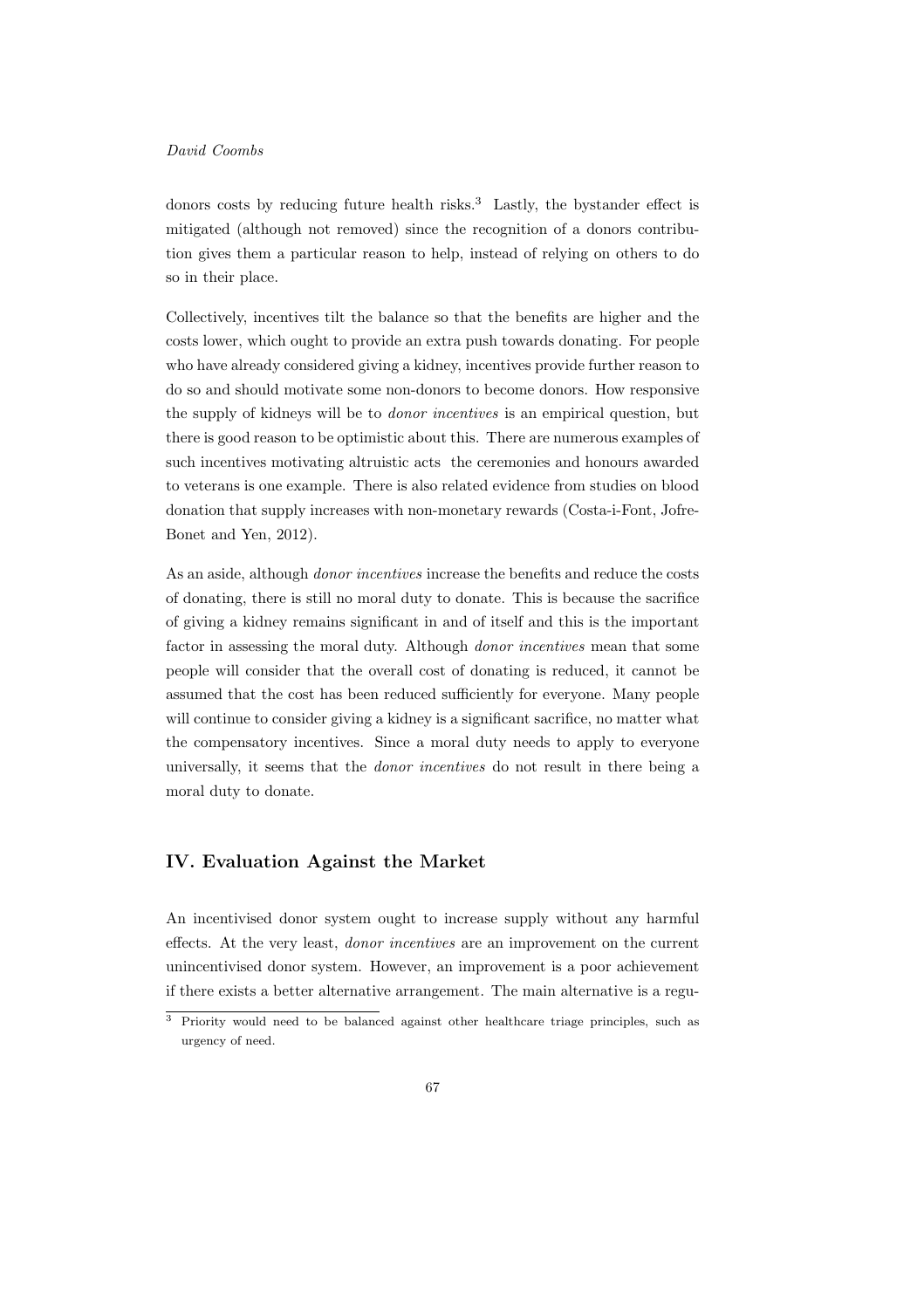lated market, for which two main arguments are often made: a market respects the rights of self-ownership and autonomy by allowing people to sell their body parts; and a market has the beneficial consequence of increasing supply and saving lives (Erin and Harris, 2003).

I think that two propositions jointly favour an incentivised donor system over a market system: firstly, a market is likely to have harmful consequences and an incentivised donor system will not. Secondly, an incentivised donor system can eliminate the shortage whilst a market might not. I consider each of these in turn.

Proposition 1: A market is likely to have harmful consequences, whereas an incentivised donor system will not.

Since donating a kidney is a significant sacrifice, at low prices it is likely that only those who are financially desperate will sell their kidney. This is of moral concern because if people are forced to sell their kidney to make ends meet, their ability to make a rational choice is impaired or their bargaining power is so weakened that they are unfairly remunerated. <sup>4</sup> In order to avoid this risk, the price would need to be suitably high to incentivise sellers who are in a comfortable financial position. Proposals of 10,000 are, to my mind, inadequate to avoid this risk. <sup>5</sup> It is therefore likely that many of the sellers would be financially desperate and harmfully affected. By contrast, the conditions imposed on donor incentives avoid these harmful effects.

These harmful effects partially undermine the argument that a market respects the right to sell a kidney. This is the case if one is a pluralist, balancing the impact on rights against the consequences for wellbeing, or if the right is itself an instrument to achieve optimal consequences. (Clearly, the right still stands if it has separate, deontological foundations).

Proposition 2: An incentivised donor system can eliminate the shortage whilst a market might not.

One of the striking features of relying on anonymous donors is that their numbers

<sup>4</sup> There is evidence of these harmful effects from sellers in India who subsequently regret their decision (Satz, 2010, p.196).

 $5$  Becker & Elias (2007) propose a price of \$15,000/£10,000.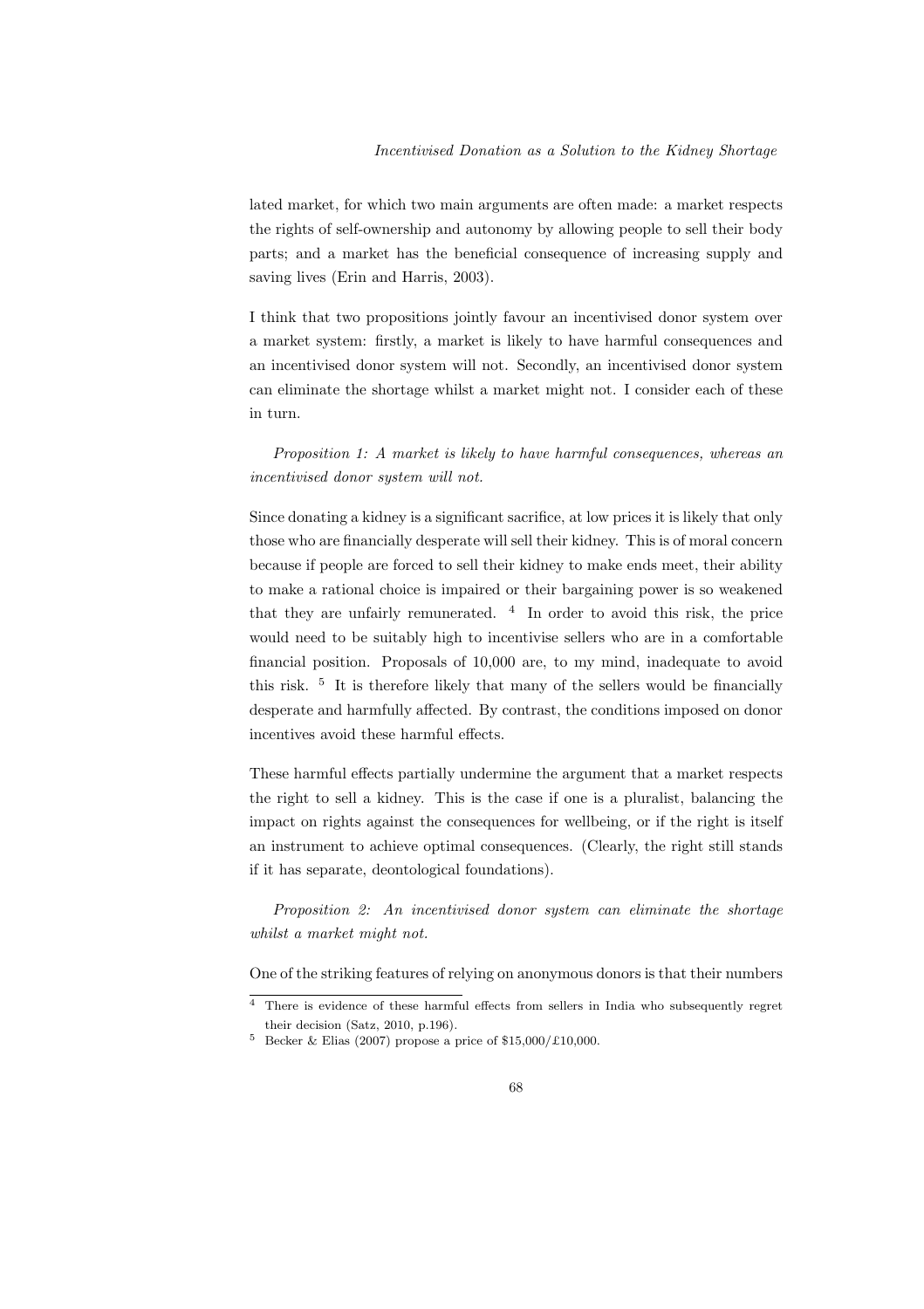are vast (many millions) when compared to the 300 people who die annually on the kidney waiting list. Moreover, anonymous donors already exist, and their numbers are increasing each year. If 118 people already gave a kidney anonymously last year, it is plausible that there are more potential donors whose decision not to donate was marginal and could be persuaded to donate.

Importantly, donor incentives strengthen donation motives whereas a markets cash payments can crowd these out and reduce overall supply. Crowding out can occur when payments for previously gifted goods (be it blood, or kidneys) lead to a reduction in overall supply (Titmuss, 1970). This might occur because the psychological egoist is seen to benefit monetarily and no longer receives the praise or internal satisfaction that they desired. There is currently a debate about the likelihood and severity of crowding out, but it seems reasonable to me to assume for now that there will be some crowding out (or that there is a high probability of crowding out) if a market in kidneys is introduced.

By contrast, donor incentives do not alter the psychological egoists rewards in this way but provide a reason to give, as well as strengthening the motives for altruists and empathisers. The public honours and donation multipliers are clearly very different to market incentives and provide a further reason to give. In-kind vouchers have some similarities to cash payments, which might make them vulnerable to crowding out effects, but I think it is possible to construct vouchers so that they are not valued in the same way as cash payments (which are a material benefit), but rather as rewards for doing something good. Indeed, there is recent empirical evidence to support this argument. Costa-i-Font, Jofre-Bonet and Yen (2012) find that field studies of non-monetary rewards increase the supply of blood. They have also surveyed attitudes regarding donating versus selling blood. A high proportion (68%) thinks that donations ought to be rewarded non-monetarily. By contrast, the majority (83%) thinks that blood should not be sold and that the proportion of people willing to sell their blood decreases as the price increases. This suggests that non-cash incentives can increase supply and do have a different effect to cash payments. A separate study would be required on kidneys, but it is plausible to assume that attitudes to kidney donation are similar to those towards blood.

It is therefore reasonable to assume that these two propositions hold and an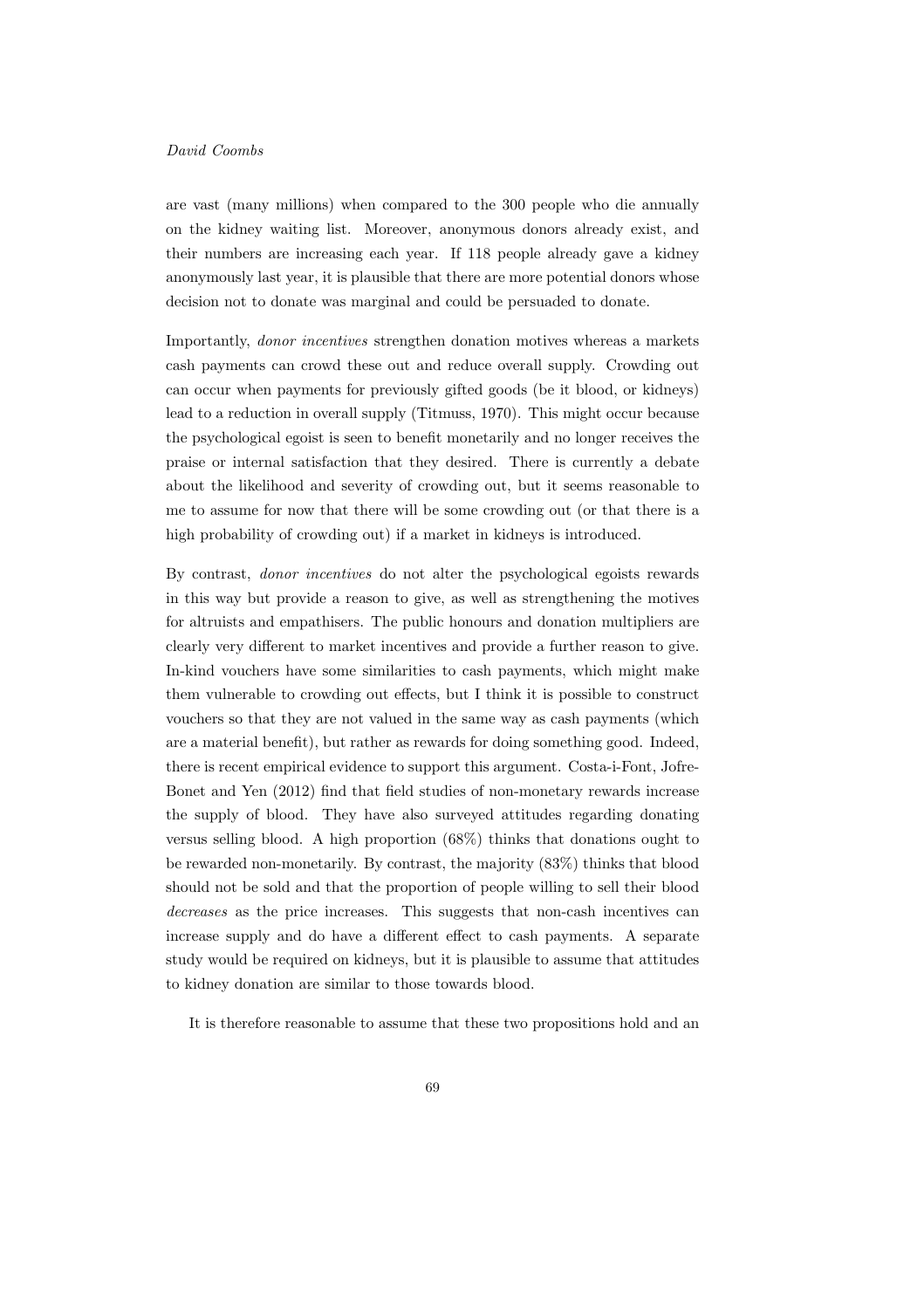incentivised donor system is preferable to the market.

# V. Objections

Two possible objections might be raised:

Incentivising donors undermines the intrinsic value of human life

One complaint might be that incentives objectify and commodify kidneys. This undermines the intrinsic value of human life and treats people (and their kidneys) as means rather than ends.

My response is twofold. Firstly, a person does not donate solely for the incentive their kidney is not a commodity that is exchanged for benefits. Rather the incentives strengthen existing motives and tilt the balance in favour of donating. Secondly, to the extent that the incentives are viewed as rewards, people are not rewarded for the object of their kidney per se, but for the generous act of donating.

If the kidney price is set high enough, a market can deliver supply without harmful effects

A further complaint might be that I have unfairly characterized the limitations of the market by using a low kidney price. At a higher kidney price, many people would be incentivised to sell without any harmful consequences and the numbers would be so large as to outweigh any crowding out effects. Indeed, all kidneys might be provided through a market and the market could be regulated so as to protect the most vulnerable. Moreover, this properly respects the rights to self-ownership that people hold over their body.

I think this objection may well be correct in that a high market price can clear the market without harmful effects on the sellers. However, the price is likely to be very high and very costly, far more so than the donor incentives which are relatively low in cost. If the costs are funded by the State (as seems reasonable), then this imposes a much higher tax burden on individuals than donor incentives. Moreover, although it respects peoples right to self-ownership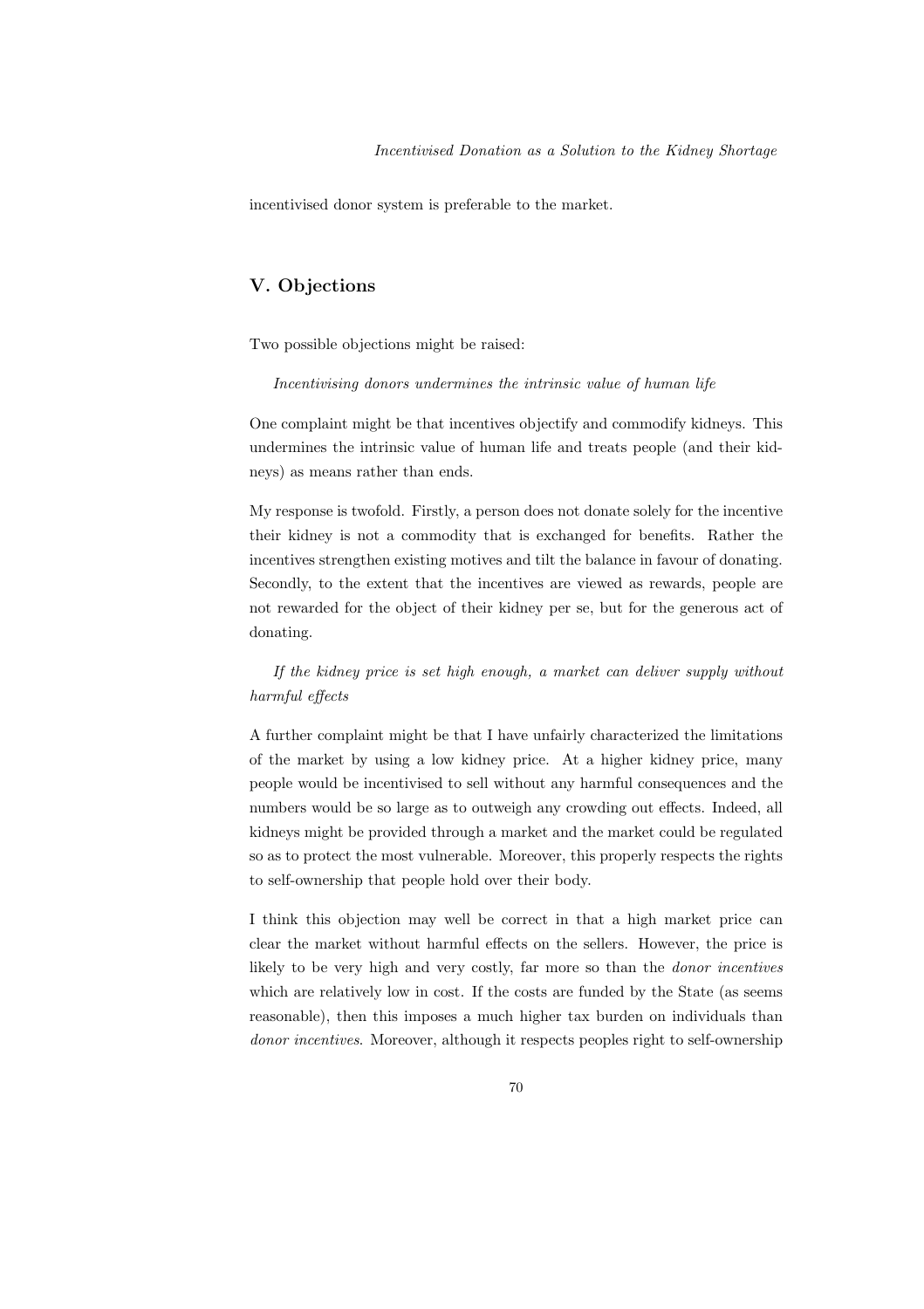and sale of their kidneys, the use of the market may crowd out the benevolent and altruistic motives of anonymous donors. If, as Singer (1973) has argued, altruism is like a muscle that needs to be exercised to be used, then weakening this sentiment will have wider, knock-on effects by reducing the prevalence of altruism in society more generally. Even if a high price means that there are no harmful effects on individual kidney sellers, a market might have a harmful effect on society through the erosion of the altruistic spirit.

# VI. Conclusion

Anonymous donors are the largest category of potential donors but they are often seen as the hardest people to persuade to give a kidney. I have argued that they can be incentivised by appealing to their individual motivations. It is plausible that with the right incentives, donors can be persuaded in sufficient numbers to alleviate the transplant shortfall. Importantly, if this is the case, then it is a preferable solution to the market and avoids the harmful effects that many fear from cash payments for kidneys.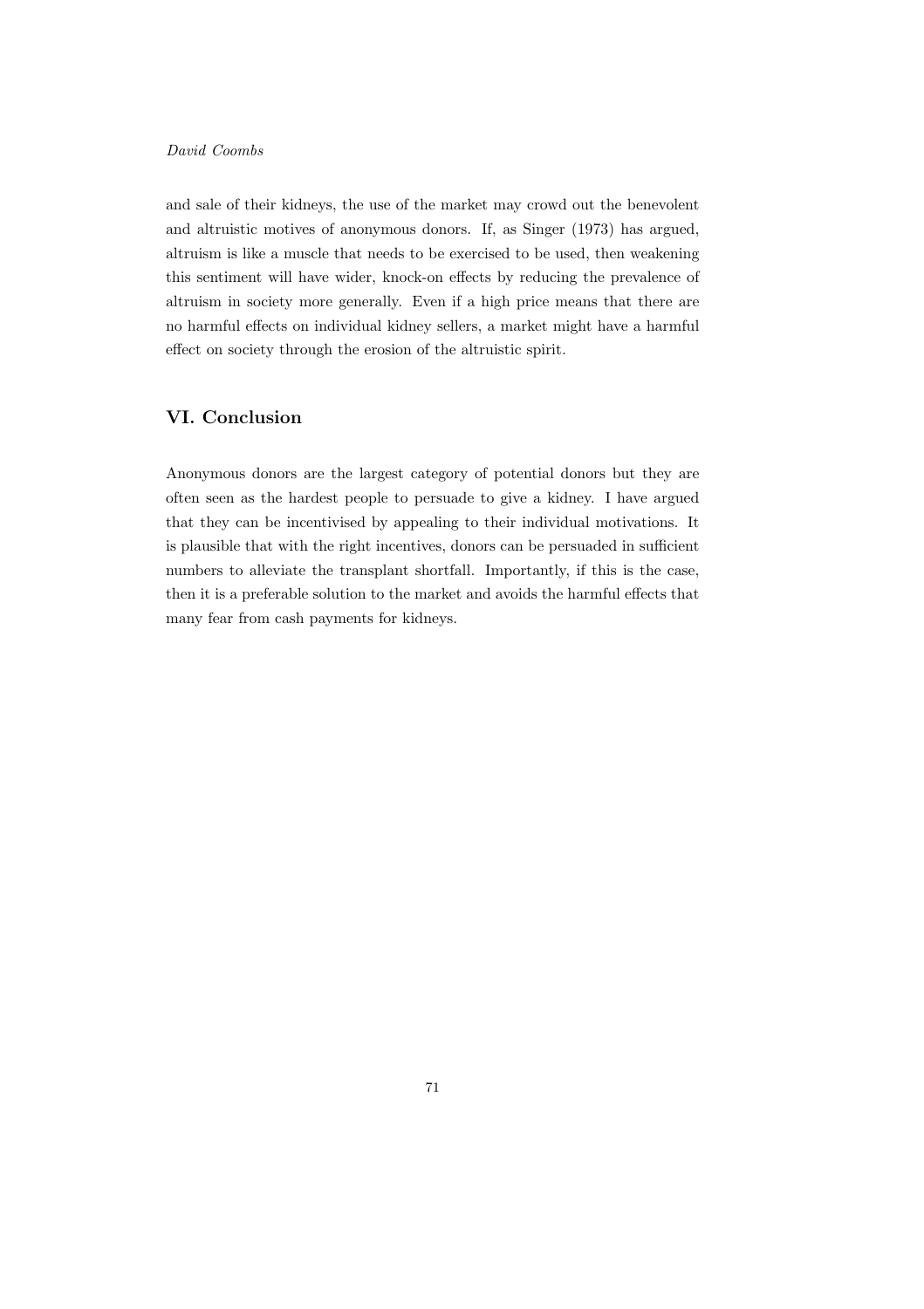## References

- [1] Becker, G. and Elias, J. (2007). Introducing Incentives in the Market for Live and Cadaveric Organ Donations. Journal of Economic Perspectives. 21 (3). p.3-24.
- [2] Costa-i-Font, J., Jofre-Bonet, M. and Yen, S. (2012). Not all Incentives Wash out the Warm Glow: the Case of Blood Donation Revisited. Centre for Economic Performance Discussion Paper. 1157.
- [3] Erin, C. and Harris, J. (2003). An Ethical Market in Human Organs. Journal of Medical Ethics. 29. p.137-138.
- [4] GiveAKidney (2015). [Online]. Available from: http://www.giveakidney.org. [Accessed: 24th April 2015].
- [5] Kelly, T. and Morrison, J. [Online]. Kidney Donation is a Reasonable Choice for Effective Altruists and More Should Consider it. Available from: http://effective-altruism.com/ea/ay/kidney donation is a reasonable choice for/# ftn1. [Accessed: 24th April 2015].
- [6] Kidney (2015). [Online]. Transplantation Cost Effectiveness. Available at http://www.kidney.org.uk/archives/news-archive-2/campaignstransplantation-trans-cost-effect/. [Accessed: 24th April 2015].
- [7] Satz, D. (2010). Why Some Things Should not be for Sale: the Moral Limits of Markets. Oxford: Oxford University Press.
- [8] Singer, P. (1973). Altruism and Commerce: a Defense of Titmuss against Arrow. Philosophy & Public Affairs. 2 (3). p.312-320.
- [9] Singer, P. (2010). The Life you can Save: how to Play Your Part in Ending World Poverty. Pan Macmillan.
- [10] The Economist (2008). [Online]. The Gap Between Supply and Demand. Available from: http://www.economist.com/node/12380981. [Accessed: 24th April 2015].
- [11] Titmuss, R. (1970). The Gift Relationship: From Human Blood to Social Policy. London: Allen & Unwin.